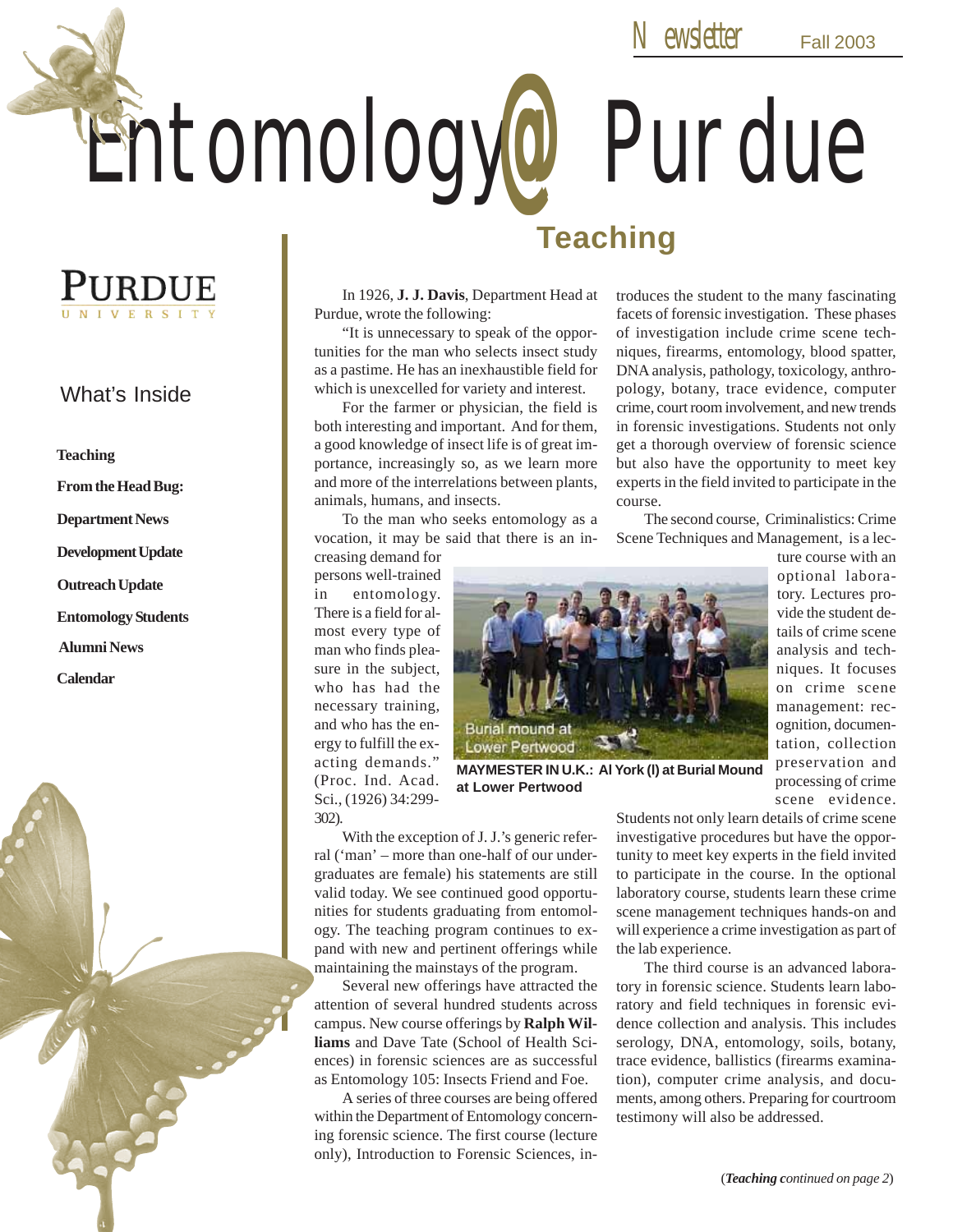

**Steve Yaninek**

### **The Economy, Entomology, and Our Graduates**

It's fall and time to recruit students into entomology. One thought that crosses my mind as we make a case for budding life scientists to consider careers in entomology is the impact of the recent economic downturn on jobs and career prospects for our graduates. Entomologists typically have little trouble moving on in their careers. In a previous column (fall 2001), I outlined the wide range of careers available to students in entomology. Is this still true today as graduates face one of the toughest economic markets in many years?

While the job market has been soft in most economic sectors, our students continue to secure jobs and pursue graduate school. Our undergraduates have found jobs in industry despite the economic slow down. **Carrie Kinslow** (B.S. '02) got a job with Indiana Pest Control in Kokomo, and **Desiree Richardson** (B.S. '02) took a position last year with Steritech in Florida. Many of our undergraduates continued their studies as graduate students. **Andy Michel** (B.S. '01) left for Notre Dame, and **Julie Miranda** (B.S. '01) has gone to North Carolina State University. **Lauren Street** was accepted into Veterinary Medicine here at Purdue this fall.

Each year a number of our undergraduates decide to continue their education at Purdue as MS students. Recent examples include **Lori Sulek** (B.S. '01), **Matt Tarver** (B.S. '02), **Joanie Corn** (B.S. '02), **Jessie Hoteling** (B.S. '03), and **Casey Butler** (B.S.. '03). We encourage all of our M.S. students interested in a Ph.D. to move on to other institutions to broaden their training and experience. Those that choose the job market have not been disappointed. **Dwain Rule** (M.S. '00) now works for Midland Co-op as a pest control advisor here in Indiana, and **Dean Brad** (MS '03) has just started at Steritech in Florida where he works with Desiree Richardson (BS '02).

Our Ph.D. students have also done very well. **Luis Cañas** (Ph.D. '00) was a post-doc in Arizona before joining the faculty of Ohio State University this year. **Pat Randolph** (Ph.D. '02) accepted a position as academic coordinator in the Division of Biological Sciences at U.C .Davis. **Fernando Valicente** (Ph.D. '02), **Miguel Arrechavaleta** (Ph.D. '03), and **Pablo Benevides** (Ph.D. '03) all have positions in academia or industry in their home countries. **Anika Sabo** (Ph.D. '02) received training in the emerging field of bioinformatics and landed a position at George Washington University in St Louis. **Corey Gerber** (Ph.D. '03) finished this spring just in time to become the new director of the Diagnostic Training Center here in the School of Agriculture.

Obviously our students are doing well, and the training and experiences they receive here at Purdue and in the Department is part of their success. What better way to make a case for a degree in entomology than to point to our students.

*- Steve Yaninek -*

### **Births:**

Steve and **Brandi Schemerhorn** welcomed Nicolas Daniel into the world on June 17, 2003. Brandi is an adjunct faculty with USDA/ARS.

Julia and **Barry Pittendrigh** are the parents of a daughter, Natalie Carmen, born on July 16, 2003. Natalie has a brother, Quintin, at home. Barry is an Assistant Professor of Entomology at Purdue.

### **Departing Staff:**

**Amanda Brandt**, technician for **Larry Murdock**, began working for the USDA in April 2003.

**Farah Heraux's** position as Coordinator of the ACORN Project has been completed. Farah worked with **Bob O'Neil** and **Cliff Sadof** on the program.

**Department News**

**Weimin Ye**, post-doctoral associate with **Gary Bennett**, left Purdue in May to work at the Hubbard Center for Genome Studies at the University of New Hampshire.

**Ron Blackwell**, Extension Pest Management Survey Specialist with **C. Richard Edwards**, has accepted a position as county deputy with the Clinton County Sheriff's Department. Ron's last day in the department was on August 8, 2003. Law enforcement has been a lifelong dream for Ron.

#### *( Teaching continued from page 1)*

 In keeping with the Department's commitment to international awareness **Al York**, George Van Scoyoc (Agronomy), Paul Pecknold (Botany and Plant Pathology), and John Graveel (Agronomy) conducted a Maymester Study Abroad course in the United Kingdom and Netherlands. The course examined organic farming in England, Wales, and the Netherlands with an emphasis on crop protection. Fifteen students from six departments spent approximately four weeks traveling throughout the area studying animal and plant agriculture. All agreed that it was a very successful endeavor. Next May, **Chris Oseto,** Kevin Gibson (Botany and Plant Pathology), and Tamara Benjamin (Botany and Plant Pathology) will lead a Maymester trip to Costa Rica to study Tropical Agro-Ecology.

**Greg Hunt** is now teaching a course in Beekeeping. **Peter Dunn** has developed a new graduate course, Responsible Conduct of Research, that has proven to be of interest to a wide audience. Other courses being taught that were not taught when some of you were here are the following: Entomology 110: Spider Biology (Al York), Entomology 111: Insects in Prose and Poetry (**Tom Turpin**), Entomology 295D: Insect Ecology (Al York), Entomology 307G: Insects in Elementary Education (Al York), Entomology 335: Insect Identification (Chris Oseto).

The faculty continues to try to keep graduate students up-to-date with Special Topic offerings. Classes taught recently, or scheduled to be taught, include Insect Genetics (**Jeff Stuart**), Insect Morphology (Chris Oseto), Advanced Insect Behavior (**Linda Mason**), Pest Risk Assessment and Policy (**Jon Neal**), Invasive Species (**Steve Yaninek**), and Drosophila Genetics and Molecular Biology (**Barry Pittendrigh**).

This upcoming spring semester **Bob O'Neil** will again cooperate with the University of Illinois in offering a jointly taught, electronically-delivered, graduate-level course in biological control.

**John MacDonald's** retirement offers new opportunities and challenges in the teaching arena. John has been an excellent and important teacher in Entomology at Purdue for the past twenty-seven years.

*- Al York -*

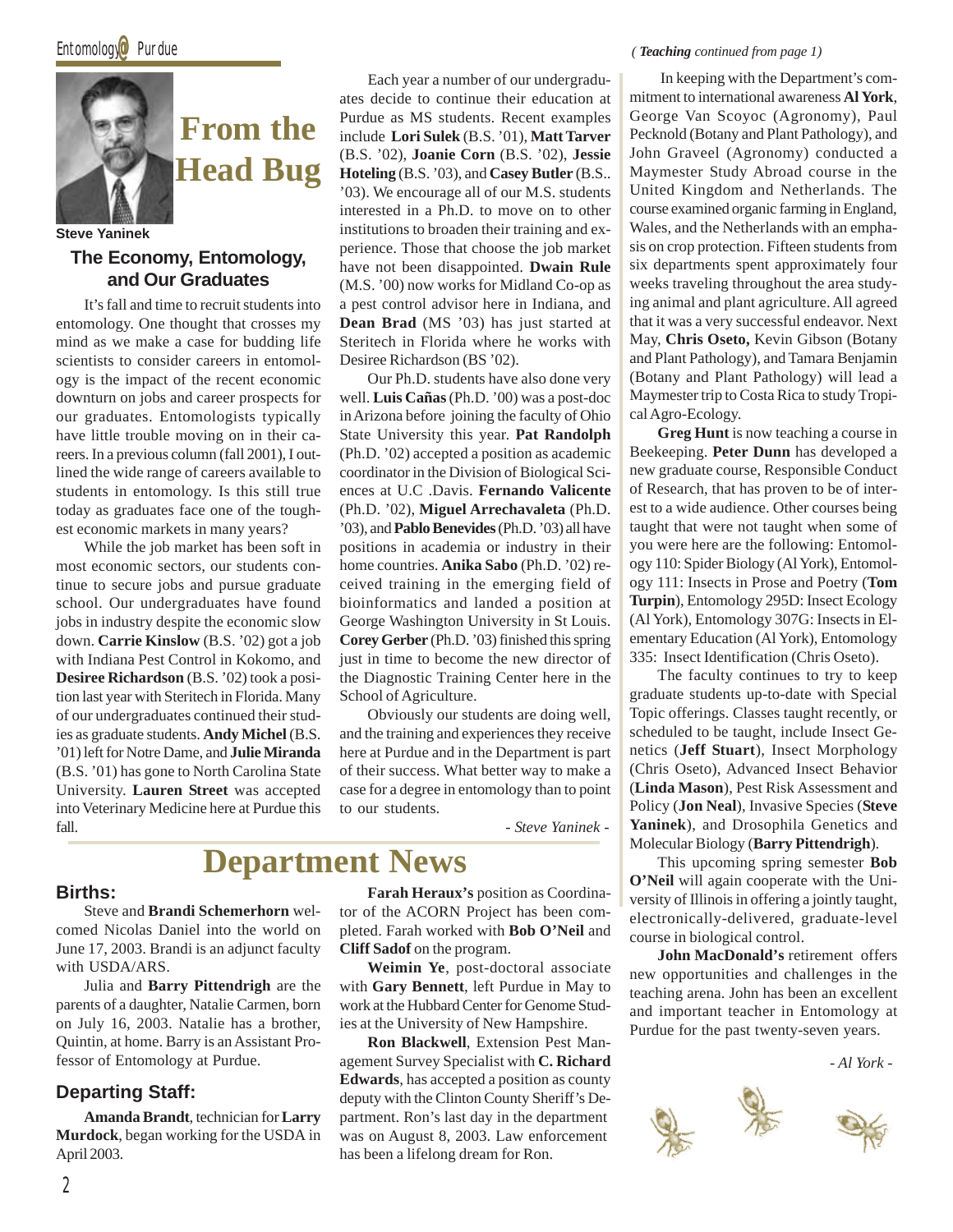### **Retiring Faculty:**

**John MacDonald** and **Dick Shade** both retired from Entomology at Purdue in June of 2003. Both plan to remain active in the department. John retired as Associate Professor with primary responsibility of instruction. His research was in the areas of taxonomy and systematics of Diptera and he was an advisor of undergraduate programs. He joined the department in 1976.

Dick retired as an Associate Professor in the areas of host plant resistance and insect-plant interaction. He joined the Department of Entomology in 1963. A reception was held in June to honor both faculty members. **C. Richard Edwards** retired from Entomology at Purdue in September 2003. Rich was a professor of pest management of field crops. He too will remain active in the department. Rich joined the department in 1972. He served as Acting Department Head of Entomology at Purdue from August 1999 to September 2000. A reception was held in September to honor Rich.



**Dick Shade**



 **2003 Promotion**

#### **Vic Lechtenberg (l) Jeff Stuart (r)**

**Jeff Stuart** was promoted from Associate Professor to Professor of Entomology in April 2003. He joined Purdue in 1990. Over the past decade, Jeff has carried out groundbreaking research on insect genetics.

### **New Appointment for Rick Foster**

**Rick Foster** accepted the position of Assistant Agricultural and Natural Resources Program Leader for the Purdue Cooperative Extension Service. This is a one-third FTE position working with the Assistant Director and Agricultural and Natural Resources Program Leader to help develop and lead this state-wide Extension program. His appointment began July 1, 2003 and continues on a year to year basis.

### **New Postdoctoral Student:**

**David Schlipalius** began a post-doctoral position with **Greg Hunt** in May of 2003. David will conduct research to identify candidate genes that influence behavior in honey bees and to characterize their sequence variation and expression profiles. David's wife, Janyne McWilliam, has joined him during his stay here.

### **New Pest in Indiana?**



**EMERALD ASH BORER**

An aggressive, invasive beetle that destroys ash trees is now very close to Indiana. Emerald ash borer was recently found in Defiance County, Ohio, just two miles from the Indiana border. It has also been found in several counties in Michigan and one additional county in Ohio.

This is certainly bad news for the 147 million ash trees in Indiana. It's also bad news for Indiana homeowners as well as the recreational, timber, horticulture, nursery and landscape industries in the state. At this point 6 million trees have been killed in Detroit alone, and more are dying. There's no magic bullet for this pest. In this case, public education is going to play a huge role in keeping Indiana citizens informed and calm. As an educator, I am pleased to be able to play a part in this situation.

*- Jodie Ellis -*



**FACULTY ON RETREAT: Entomology faculty work on teaching and curriculum needs.**

Purdue Entomology faculty attended a Teaching and Curriculum Retreat on May 15, 2003 at The Trails in Battle Ground, IN to discuss upcoming curriculum needs for the Department. Faculty reviewed current course offerings in the Department.

### **Change in Appointment**

**Peter Dunn's** appointment as Interim Associate Vice Provost for Research Administration and Compliance has recently been increased from 50% to 66% during the duration of the interim appointment of the Vice Provost for Research, Charles Rutledge.

### **New Faculty:**

**Brandi Schemerhorn** recently began working as USDA/ARS Research Entomologist/Adjunct Assistant Professor at Purdue. Brandi's research will focus on genetic variability within and between populations, Hessian fly genomics, and predicting occurances and spread of virulence to wheat resistance genes in response to selection pressures. Brandi's husband, Steve, works for Northern Indiana Public Service Company. Between a new job, new son, and moving from northern Indiana, she is quite busy.

**Catherine Hill** began working in Entomology at Purdue in August 2003. Cate's most recent recent research efforts at Notre Dame will be continued at Purdue in the areas of mosquito and tick genomics. She will also continue her study of mosquito visual processes. Her extension role will involve the monitoring and evaluation of public health issues related to vector borne diseases. Catherine attended an international meeting in Chania, Crete in August, on Molecular and Population Biology of Mosquitoes.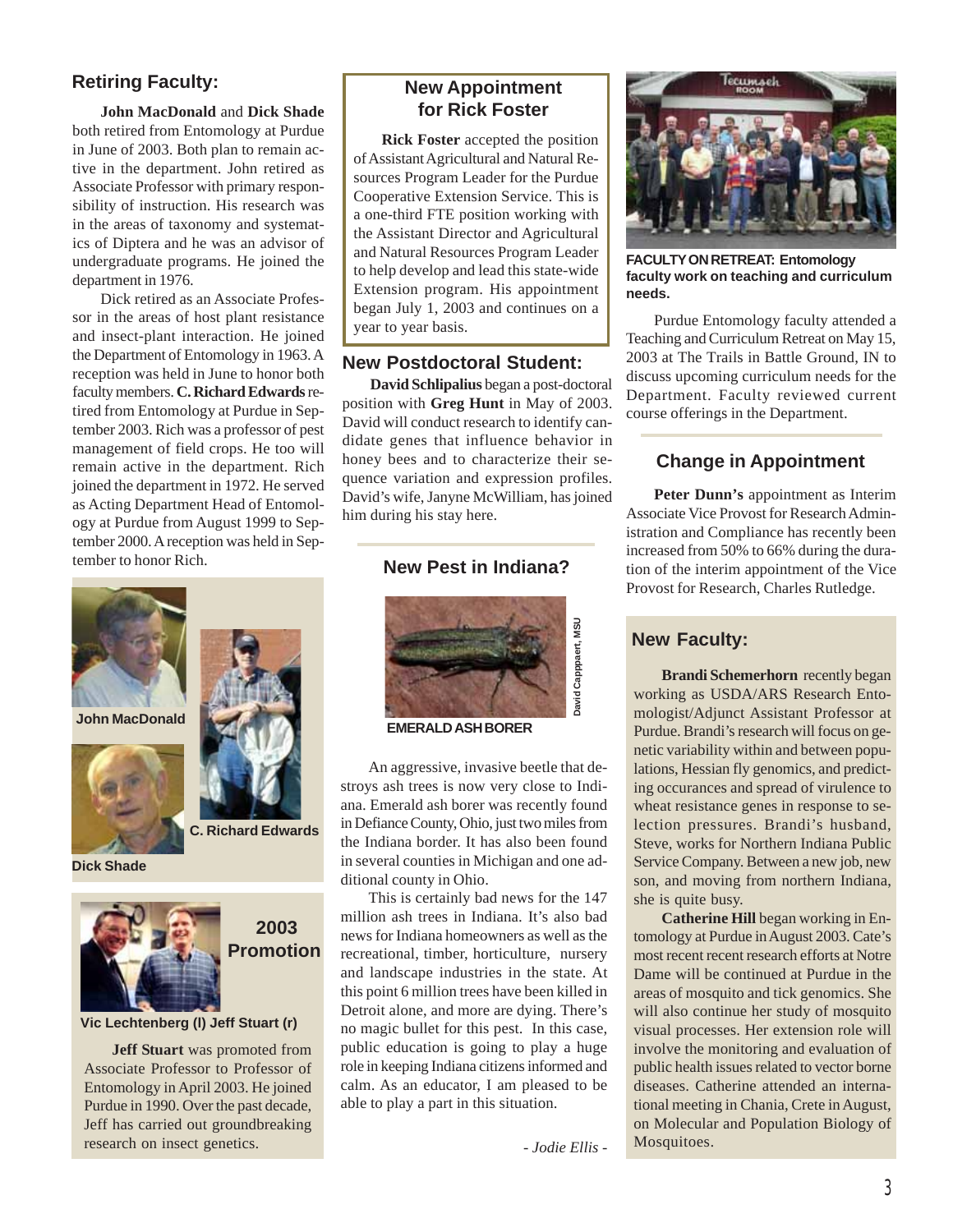

**2003 Osmun Award Winner**

**Jim Dill**

**Jim Dill** (Ph.D. '79) has been selected for the 2003 John V. Osmun Alumni Professional Achievement Award in Entomology at Purdue University. Jim received his B.S. degree in Biology from the University of Maine in 1972, his M.S. degree in Entomology from the University of Maine in 1974, and his Ph.D. in Entomology from Purdue University in 1979. He is currently an Associate Program Extension Professor and Cooperating Professor of Entomology at the University of Maine.

Jim's research and extension work focuses on small fruit and vegetable plants as well as biological control. He has founded the current Pest Management Office Complex at the University of Maine. This complex houses offices, laboratories, and greenhouse space. Under his leadership, prominent IPM programs have been established in potatoes, apples, strawberries, sweet corn, broccoli, low bush blueberries, and greenhouses.

Jim was recently named a cooperator in a National Science Foundation grant that is designed to improve science teaching in grade and middle schools in the Orono, Maine area. He also maintains a small insect zoo in one room of the Pest Management Building. These insects are used to teach children about the science of entomology. Additionally, he speaks to over 1500 school children each year in their classrooms using his traveling "petting bug zoo."

### **2003 ESA Distinguished Achievement Award in Teaching**

Congratulations to **Chris Oseto** who was selected as the winner of this year's Entomological Society of America Distinguished Achievement Award in Teaching. **Chris Oseto**



### **Development Update**

Students are the lifeblood of a university – a fact clearly acknowledged in our strategic plan. Our plans for students are ambitious and will require new resources to meet our objectives. You can help by joining the "**Friends of Entomology.**" There are several areas where the department could use support including student awards, recognition events, recruitment, travel, and furnishing our student resource room. We have created several levels of giving for the "Friends of Entomology" and hope you will consider joining. A separate giving form has been included with this newsletter for your convenience. The Department sincerely appreciates the financial contributions we receive each year from alumni, faculty, staff, and friends of entomology, and we look forward to your continued support.

Funds generated from annual solicitations helped send a 3-student debate team (**Randy Hamilton, Eric Rebek** and **Kurt Saltzmann**) to the Entomological Society of America's national meeting in Ft. Lauderdale, sponsored travel to scientific meetings for 4 students (**Pablo Benevides**, Randy Hamilton, Eric Rebek, and **Kim Rebek**), supported tuition for an invitation only course offered by Krannert School of Management on Applied Management Principles (Randy Hamilton), and subsidized the tuition of a Maymester course on Organic Production in Europe this spring (**Tyler Janovitz**). We also supported student-initiated orientations, seminars, picnics, and other events that helped bring the students, staff and faculty together as a community. This does not include the 27 scholarships totaling \$45,500 dispersed from endowments to the Department by the Scholarships and Awards committee.

The campaign to endow a chair in urban entomology is in progress under the able leadership of Judy Dold, chairwoman, pastpresident of the National Pest Management Association, and president of Rose Exterminator Company in Northbrook, Illinois. The committee is making significant progress during the silent phase of the campaign with plans to "go public" at the Purdue Pest Control Conference in January.





The Honor Roll recognizes those who made gifts to our "Friends of Entomology" since February 2003.

#### **Monarch Club** (\$1000 up)

Killroy Pest Control, Inc. Lilly Endowment Dr. & Mrs. John Osmun Pi Chi Omega Purdue Employees Federal Credit Union

### **Honey Bee Club** (\$500-\$999)

### **Firefly Club** (\$101-\$499)

Karen McIntosh Bernhard Kenneth Brody Mr. & Mrs. Gary Buckingham Cooper Pest Control Mr. & Mrs. Michael Corbitt Dr. & Mrs. Robert Gallun Mr. & Mrs. Lyle Matteson David McCoy Robert Trueman

#### **Mayfly Club** (up to \$100)

Charles Agnew Edward Bechinski Luis Castro and Nuris Acosta Mary Clark Dr. & Mrs. J. Kevin DeMarco Gerald Florentine Robert Fosler Dr. & Mrs. Ronald Gardner Donovan Hendricks Eliphalet Kelly Kenneth Kendell Drs. Benjamin and Jesusa Legaspi Dr. & Mrs. Albert Lund Eric McDonald Mr. & Mrs. David McShaffrey Dr. & Mrs. Harry Moore Dr. & Mrs. Forrest Oliveria Craig Rich Mr. & Mrs. Fritz Schumann Eric Smith Stella Wen Dr. & Mrs. Robert Wiedenmann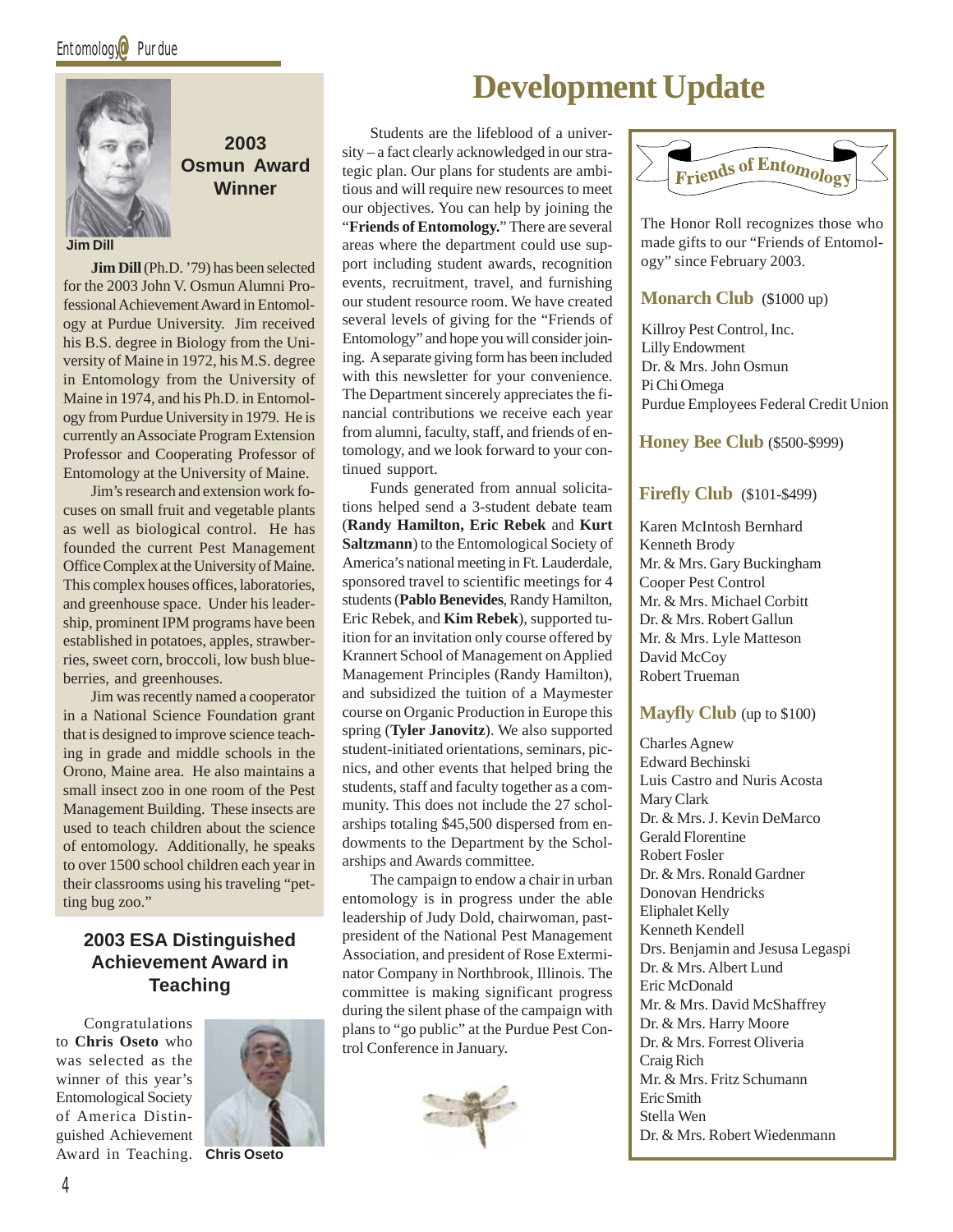### **Outreach Update**

The North American Butterfly Association's annual butterfly count was held on June 28, 2003. Purdue entomologists lead the walk and lecture about fireflies. Butterflies were identified and tallied at Prophetstown and the Lilly Tippecanoe Wildlife Habitat Area as a part of the annual count.



**BUTTERFLY COUNT: (l-r) Tom Turpin, Arwin Provonsha, Steve Yaninek and Nancy Klusman**



**PURDUE DAY AT THE STATE FAIR: John Obermeyer displays insects.**

Purdue Entomology was represented well at the Indiana State Fair in August. **Arwin Provonsha** created a fantastic walk through maize entitled "Monsters of the Midway," which was quite a hit. The display featured insects and several educational displays. The "'Oh My' Collection" and "Roachill Downs" were also part of the Department's display.



**MONSTERS OF THE MIDWAY: Entomology Exhibit at the State Fair.**

### **Entomology Students**



**THE FIELD TRIP: Insect Collecting Group**

### **Collecting We Will Go**

On the weekend of June 21-22, a group from the Entomology Department traveled to Feldun-Purdue Agriculture Center in Bedford, Indiana for an overnight insect collecting expedition. The goal was to assist **Pablo Benavides**, recent Ph.D. graduate, by assembling a collection of insects to present to Cenicafe, his employer in Columbia.

A lot of fun was had by all. The weather was beautiful, mosquitoes were merciful (ticks were not), fire was big, food was delicious, beverages remained cold, and the games we made up were only slightly ridiculous. On a side note: the mission was accomplished.

*- Jody Aleong -*

**Michael Meyer**, Ph.D. student with **Pat McCafferty**, was awarded a Purdue Research Foundation summer research grant in April 2003.

### **New Graduate Student Room**

The Department of Entomology is sporting a new graduate student room in Smith Hall. The room is set up and in use for the students beginning in the fall semester. The room can hold 11 students.



*Tetraopes tetrophalmus* (Forster) *Heather Spalding*

### **2003 Spring and Summer Graduates**

**Casey Butler** and **Jessie Hoteling** received B.S. degrees in May and **Pablo Benavides** received his Ph.D. in the summer. **Corey Gerber** received his Ph.D. in May 2003.

### **New Fall 2003 Students**

### **Undergraduate:**

**Tory Fickle**, a senior transfer student from Forestry & Natural Resources, is from Indianapolis, IN; **Chris Paulsen**, a freshman from Maumelle, Arkansas; **Nick Seiter,** a freshman from Greensburg, IN; and **Ashley Walter**, a junior transfer student from the University of Illinois-Champaign/Urbana, and whose mother is **Jodie Ellis**, Education Coordinator in the Department.

#### **Graduate:**

Entomology has 8 new graduate students this fall. This includes M.S. students **Andy Ammons** from South Carolina, with **Greg Hunt**, **Casey Butler** (B.S. '03), from Walkerton, Indiana, with **Bob O'Neil**, **Katherine Girsch** from Illinois, with **Rick Foster, Jesse Hoteling** (B.S .'03), from New York, with **Gary Bennett**, **Lavanya Polana** from India, who arrived in May and is with **Pete Dunn**, and **Wan Tien Tsai ("Tina")** from Taiwan, with **Linda Mason**. Ph.D. students, **Rajat Aggrawal** from India, who arrived in May, with **Jeff Stuart**, and **Omprakash Mittapalli from** India, with **Rich Shukle.**

**Bob O'Neil** has a new postdoctoral student, **Ho Jung Yoo**, who is working on modeling soybean aphid-predator dynamics and soybean aphid-primary host (*Rhamnus* spp.) relationships (an area in which she previously worked part-time). **Soledad Rodas,** a graduate of the University of the Valley (Universidad de Valle), Guatemala City, Guatemala, is a student intern working in Bob O'Neil's lab in the general area of "farmer adoption of IPM technology."

**Tyler Janovitz**, an undergrad in Entomology, recently returned from Maymester study abroad in Europe with **Al York** and a summer research assistantship in Costa Rica with Professor Kerry. Rabenold of the Biology Department Tyler is also the President of the Thomas Say Society this year.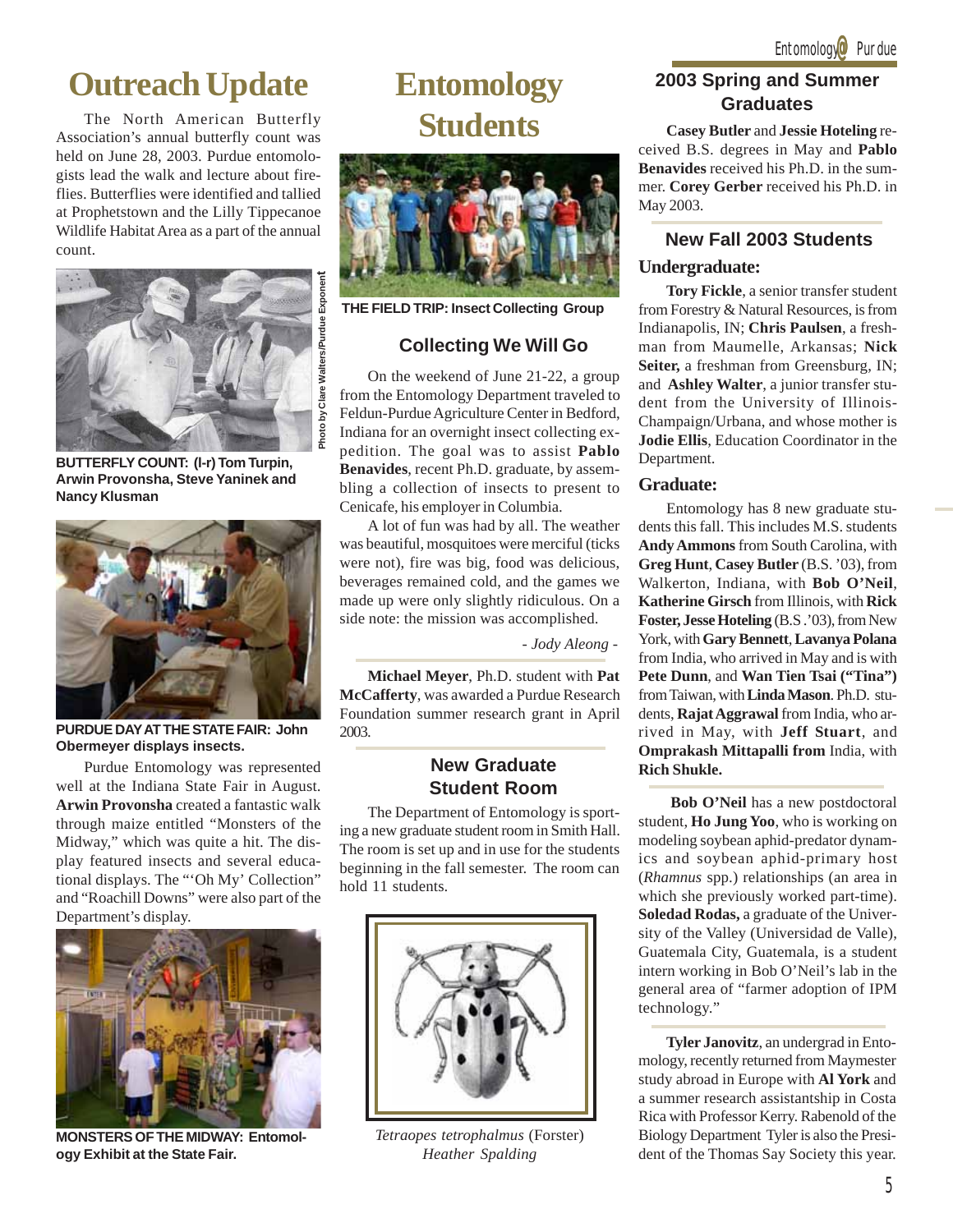

### **Meet Pablo Benavides**

**Pablo Benavides**

I was born in Manizales, a mountainous city in Central Colombia of about half million people, where most of the "Café de Colombia" is harvested. Between 1988 and 1990, I had the fortune of being introduced to the field of entomology by my father Marcial, an entomologist from Wisconsin University, whom I accompanied him on his journey to south Colombia while conducting an eradication program of the just-introduced insectpest of coffee, the coffee berry borer. In 1990, I was awarded a scholarship from the Colombian Institute for the Development of Science and Technology, Colciencias, to work with the National Coffee Research Center of Colombia, Cenicafé, in Classical Biological Control of the coffee berry borer. African parasitoids were introduced, reared, and released during this time. I graduated in 1993 with a B.S. in Agronomy Engineering at the Universidad de Nariño in the southwest of Colombia after defending my thesis on the "Impact of the African parasitoid Cephalomia stephanoderis on coffee berry borer populations in field conditions." This 3-year research showed that this parasitoid was established in the new habitat that Colombia was offering to the insect and that the wasps were successfully controlling coffee berry borer populations in the field. This research was awarded during the 1993 annual meeting of the Entomological Society of Colombia and gave me the chance to get a job as a Research Assistant at Cenicafé. After my graduation, I conducted research on the validation of an integrated pest management of coffee berry borer. This validation included the performance of participative research with coffee farmers, the testing of different parasitoids and pathogens in the field, as well as new techniques to control coffee berry borer. I also conducted research on the dispersion of this insect in the field during harvesting and processing coffee beans. The results obtained during these investigations, combined with the results of the research performed by 5 scientists at Cenicafé, were compiled in the book "Manejo Integrado de la Broca del Café." The results compiled in this book were highlighted by the scientific community in Colombia and the authors were awarded with the highest distinction on Science in Colombia in 1996, the National Science Award "Alejandro Angel Escobar" in Environment and Sustainable Agriculture.

In 1997 after a selection process, I was awarded a scholarship from Colciencias with the support of Cenicafé. This scholarship was given to me in order to fulfill a Ph.D. program at Purdue University. After a painful English learning process, a rejection letter from the Department of Entomology at Purdue, and intense help from Jeff Stuart, I made it to Purdue and started a graduate program in Entomology in August 1998. Upon my arrival at Purdue, I tried unsuccessfully to perform some research on identification of plant DNA from Japanese beetle gut content. But destiny was kinder and placed in our way Fernando Vega, a USDA researcher with good contacts who also had a semi-worldwide collection of coffee berry borer and who was willing to collaborate with my thesis. During my graduate program, we have been working on the genetic variability and biogeography of the coffee berry borer in the world, and within Colombian populations. We also developed a genetic marker to be used in further field experiments aimed to estimate the dispersion patterns of this insect in the field and to test the heritability of dominant traits in the coffee berry borer. We have also been conducting some research on genetic differences between parasitoids that are used to control coffee berry borer, as well as on the presence of the probacterium Wolbachia in the coffee berry borer as a possible distorter of sex determination. I graduated in August 2003 with a Ph.D. in Entomology, and I will continue working with the coffee berry borer. Hopefully, one day soon, we will provide coffee farmers with the technology that will allow them to forget that they once had to deal with the most destructive pest on coffee crops. After that, I will probably be contacting my old-fellow graduate students and friends looking for a job.

*- Pablo Benavides -*

### **Alumni News**

**Jim Yonker** (M.S. '82) wrote, "Thanks to all of the staff who put together each issue of the newsletter. We certainly enjoy reading it. Its been over 17 years that we left Purdue, but it seems just like yesterday. Both Cathy and I have many good memories of our Purdue Entomology days. These days, both Cathy and I work for S.C. Johnson, Inc. in Racine, Wisconsin. Cathy is an executive assistant in our Air Care R&D division and I'm a Research Associate at our Entomology Research Center. Our son Jay is now 20 years old and is a junior at the University of Wisconsin. Amy is 14 and she just entered high school as a freshman. The whole family is doing fine. We don't make it to West Lafayette very often, but most years we still manage to hook up with **Ralph Williams** and **Gary Bennett** at the Indy 500. That tradition has never left us..." **Ray Cloyd** (M.S. '95, Ph.D. '99), visited the Department of Entomology at Purdue to give a seminar on September 5, 2003 in which he addressed Integrated Pest Management of Floriculture Pests: Where Are Fungus Gnats Coming From? Ray is an assistant professor in ornamental entomology and integrated pest management at the University of Illinois, Urbana/ Champaign...**Daniel Bloodgood** (B.S. '80), of Frankfort, who helps the Department of Entomology at Purdue with the annual Bug Bowl, went fishing with **Bruce Godby** (B.S. '87) in late August. Some of you may remember Bruce worked with **Gary Bennett** in the Urban area. He lives in Pennsylvania and works for Western Fumigation. Dan has one daughter and Bruce is married with three children...**Richard Schoenbohm**, (M.S. '76), went on to Indiana University for his law degree and is practicing law in Appleton, Wisconsin. He and his wife, Leah, who is still teaching, have two daughters. Laurel is majoring in biology at Colorado College and Lindsay is working on her Ph.D. in geology at MIT. When asked if he puts his entomology degree to use he replied, "Every year I give a version of **Tom Turpin's** 'Insects as Food' to one of the local elementary and high schools."

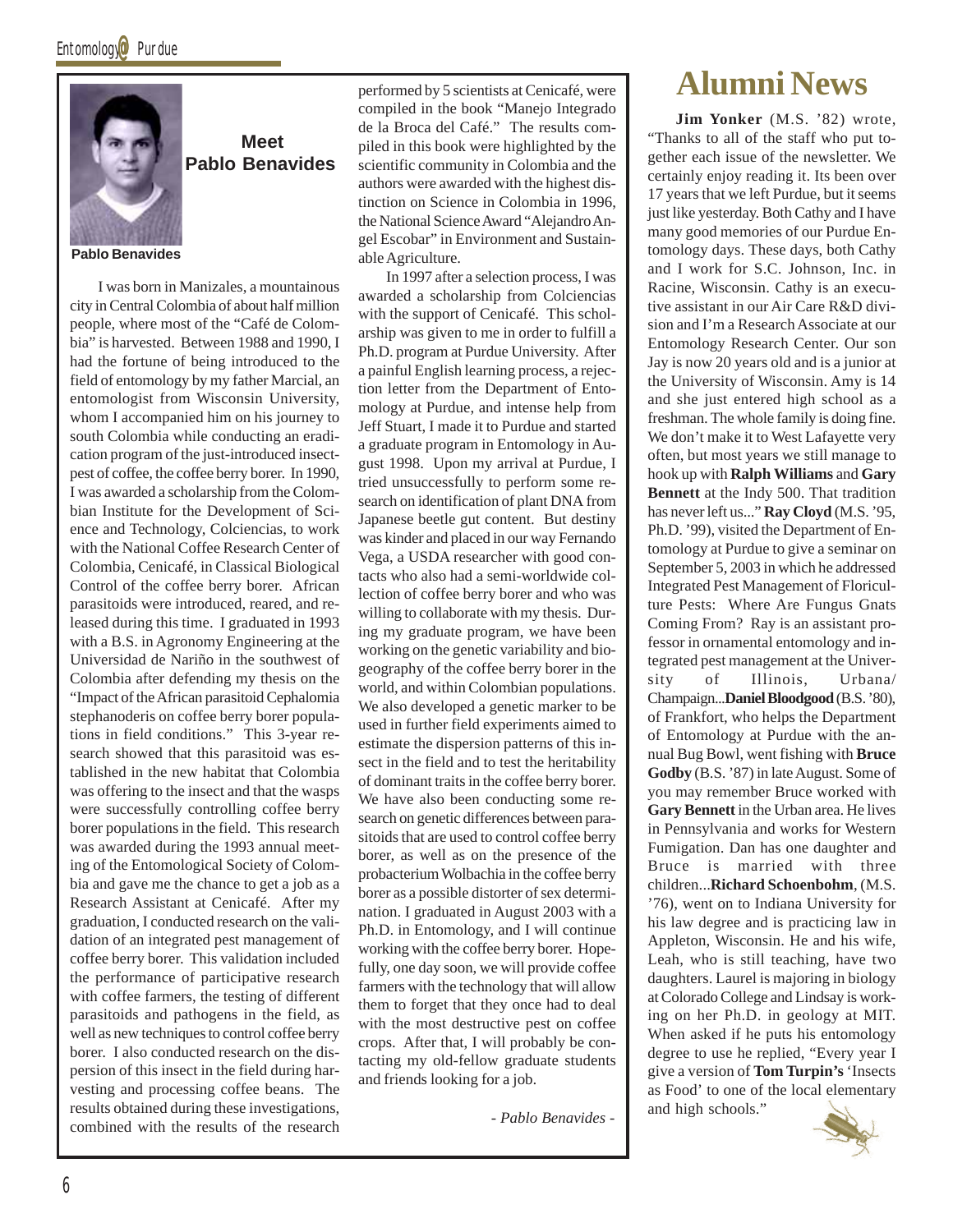### Entomology<sup>@</sup> Purdue



Can you identify these Purdue Entomology graduates ? (L-R) **James W. Smith** (B.S. '72), **David W. McCoy** (B.S. '86), **Eric M. McDonald** (B.S. '77), and **William C. Kauffman** (M.S. '86)...**Gary Walker** (M.S. '84), has been back in Delaware for over 16 years. He works for the Defense Supply Center Philadelphia (part of the Defense Logistics Agency) as an entomologist and quality systems auditor, working primarily with the contractors that produce components for and assemble the military combat rations, Meal, Ready-to-Eat (MRE's). He is a member of the Armed Forces Pest Management Board and serves as the Department of Defense representative on the Association of Operative Millers Food Protection Committee. For the past 4 1/2 years, he has also served on a local school board. His wife, Sue, works for Citicorp as a supervisor in credit card disputes. Their son, Bryan, will be finishing up at the University of Delaware in the spring. Judy, who is also a senior at the University of Delaware, is currently attending Columbia University's "Earth Semester" program at Biosphere 2 Center in Oracle, AZ and hopes to attend graduate school next fall...**Richard (Dick) Crum** (M.S. '60), a former Parke County farm boy, did his graduate work under the late Dr. G. Edward Marshall as the Southern Indiana Fruit and Insect Research Farm. Dick retired from the Purdue University Cooperative Extension Service in 1996. He is a champion of home gardeners and is often referred to as the Dean of Dandelions, King of Crabgrass, Monarch of Manure, and Dr. Dirt. Dick continues to write weekly garden columns (Indianapolis Star for 31 years), does four hours of radio (WIBC), a weekly television (RTV6) appearance and he is also a very popular speaker. The Dick Crum Ref-



**Richard Crum** grads).

White River Gardens at the White River State Park is a tribute to his public service. He and his wife Jody enjoy gardening, traveling and they have four boys (all Purdue

erence Room in the



**Wes Burgess**

### **Psychology of Entomology**

I am a graduate of the Entomology Department (B.S. '74). I have been out of touch for awhile and I thought you might like to hear what becomes of an undergraduate entomology student. Let me bring you up to date with me and my life.

I received 2 literary awards from Purdue in my senior year. Then I went directly to North Carolina State University to study spiders with Dr. Peter Witt. During this time, I completed a classical doctoral dissertation and published 11 papers and 2 book chapters. After completing my Ph.D. in psychobiology in 1979, I moved to the faculty of the Department of Psychology at the University of California, Davis where I had my own National Science Foundation grant. Two years later, I left UCD to take a NIMH Fellowship at UCLA and I ended up on the research faculty of the UCLA Neuropsychiatric Institute. During this time I produced about 27 research papers and 2 more book chapters.

In 1987, I returned to school for my medical doctorate at the University of Miami, where I was class president for 2 years. After medical school, I completed four years of psychiatric training at Stanford University Medical Center where I was the Chief Resident in Psychiatry and a Fellow in Psychiatry. While working at Stanford University, I headed a free clinic in San Jose, California and taught on the faculty of the Pacific Graduate School of Psychology. After this, I moved to Los Angeles to start my private practice. During this time, I served as a professional consultant to the California State Bar Association and the Los Angeles Superior and Juvenile Courts.

Currently, I am a psychiatrist with a private practice in the Bentwood area of Los Angeles. I treat adults, adolescents and children for emotional problems, especially shyness and depression.

This year I was named Physician of the Year by the Physician's Advisory Board in Washington. I occasionally serve as a psychiatric consultant for Fox Network and for feature films, including the Bandits DVD by MGM. My biography is listed in recent editions of Marquis' Who's Who in the World, Who's Who in the West, Who's Who in America, and Who's Who in Medicine & Healthcare, etc. I am a member in good standing of the American Medical Association, the California Medical Association, the American Society of Clinical Pharmacology, the Anxiety Disorder Association of America, and the Sigma Xi Scientific Research Fraternity.

I am the author of four book chapters for Princeton University Press and Freeman Press, and over forty professional articles in scholarly journals including: The American Journal of Psychiatry, The American Journal of Psychotherapy, Psychiatric Research, and Scientific American. I write a monthly column on clinical diagnosis for the newsletter of the Southern California Psychiatric Association and I am currently working on a new book on Chinese Philosophy.

I have been married for 13 years to a girl from New York City. I live near the beach, grow orchids, raise dogs, and watch the clouds go by in my free time.

I have had plenty of failures in my life and some losses too, but I always seem to come up on my feet. Overall, I am thankful for the opportunities I had and think I done alright for a country boy from Purdue. Every day I use something I learned from you, either about insects or about people. You taught me how to learn and that has served me in good stead ever since. Thanks for the start you gave me!

*- Wes Burgess, M.D., Ph.D. -*